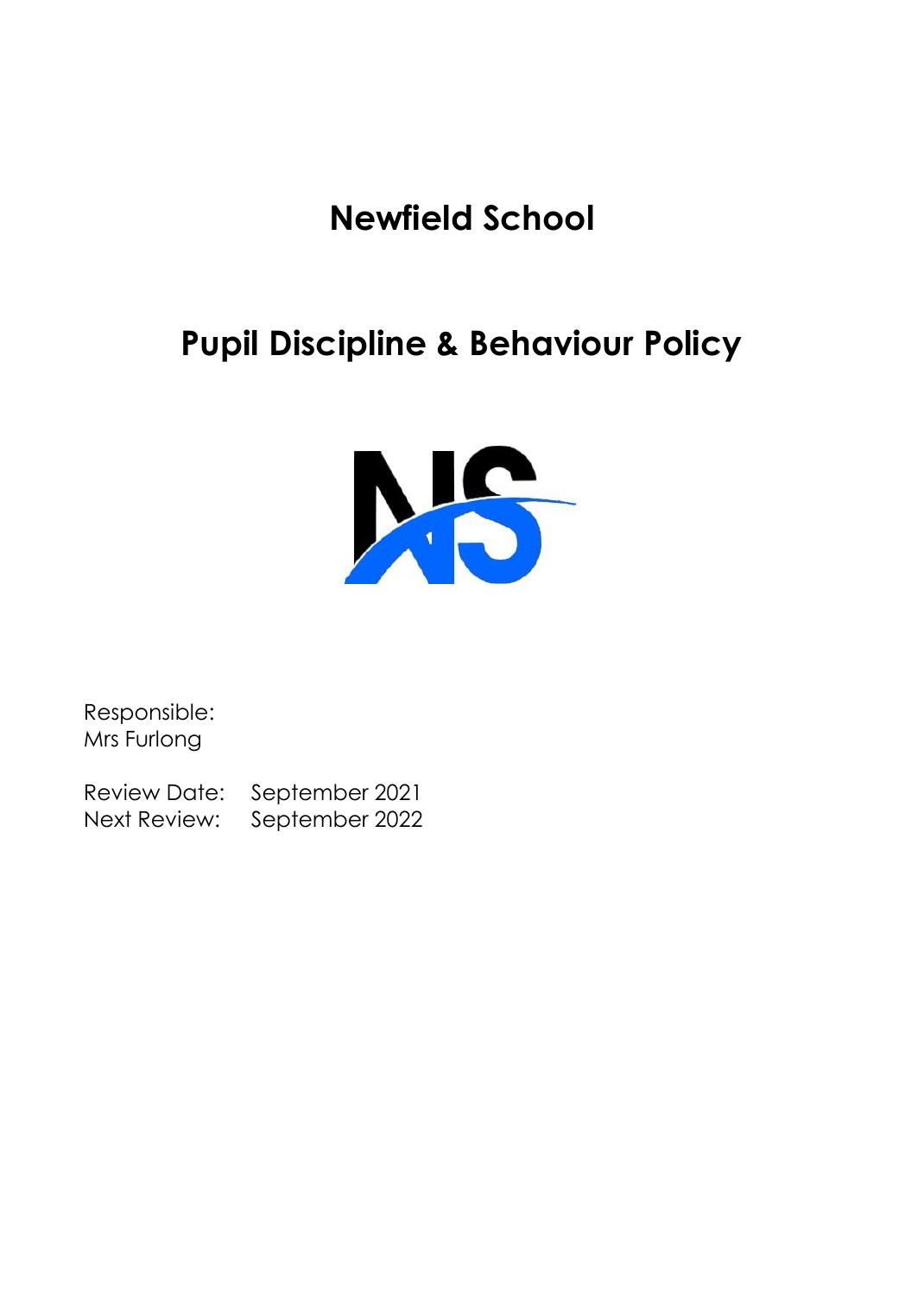## **Newfield School Pupil Discipline & Behaviour Policy**

Staff will follow the guidelines detailed in this policy, together with the Special Educational Needs policy and the Care and Control policy.

In fulfilling our legal duties in regards to race and equality, we are guided by three essential principles:

- Every pupil will have opportunities to achieve the highest possible standards and the best possible qualifications for the next stages of their life and education
- Every pupil will be helped to develop a sense of personal and cultural identity that is confident and open to change and that is receptive and respectful towards other identities
- Every pupil will develop the knowledge, understandings and skills that are needed in order to participate in Britain's multi-ethnic society and in the wider context of an independent world, supporting social, moral, spiritual and cultural education.

Newfield School is a Special School providing places for children who are experiencing social, emotional and mental health difficulties. As such, Newfield has the same responsibilities to its pupils and parents as all schools, but has additional responsibilities to each child on an individual basis, given the evidence of special educational need as the criterion for admission. At Newfield we are quite clear that we exist as a school first and foremost, where classroom achievement is of primary importance; however, we constantly develop our knowledge, skills and understanding of specific needs to enable us to be a therapeutic institution that supports our primary purpose. Our approach in managing behaviour is to present an opportunity to educate a child around regulation and enable them to settle to learn

The term "social, emotional and mental health difficulties" is broad in itself. Experience has taught us that few of our children are likely to learn spontaneously even in the most stimulating environment without clear and consistent direction from the staff.

We recognise that many children may have to reach specific emotional objectives before they can overcome their special educational needs: At Newfield school we aim:

- 1 To improve the self-concept, including self-image, self-esteem and awareness by out-put and achievement.
- 2 To widen and deepen the range of outside interest by enjoyable, satisfying and stimulating educational experiences.
- 3 To increase understanding of human interaction and improve co-operation.
- 4 To provide a positive, stimulating, warm caring and enjoyable environment which our pupils wish to attend.
- 5 To develop appropriate in-school behaviour to facilitate learning.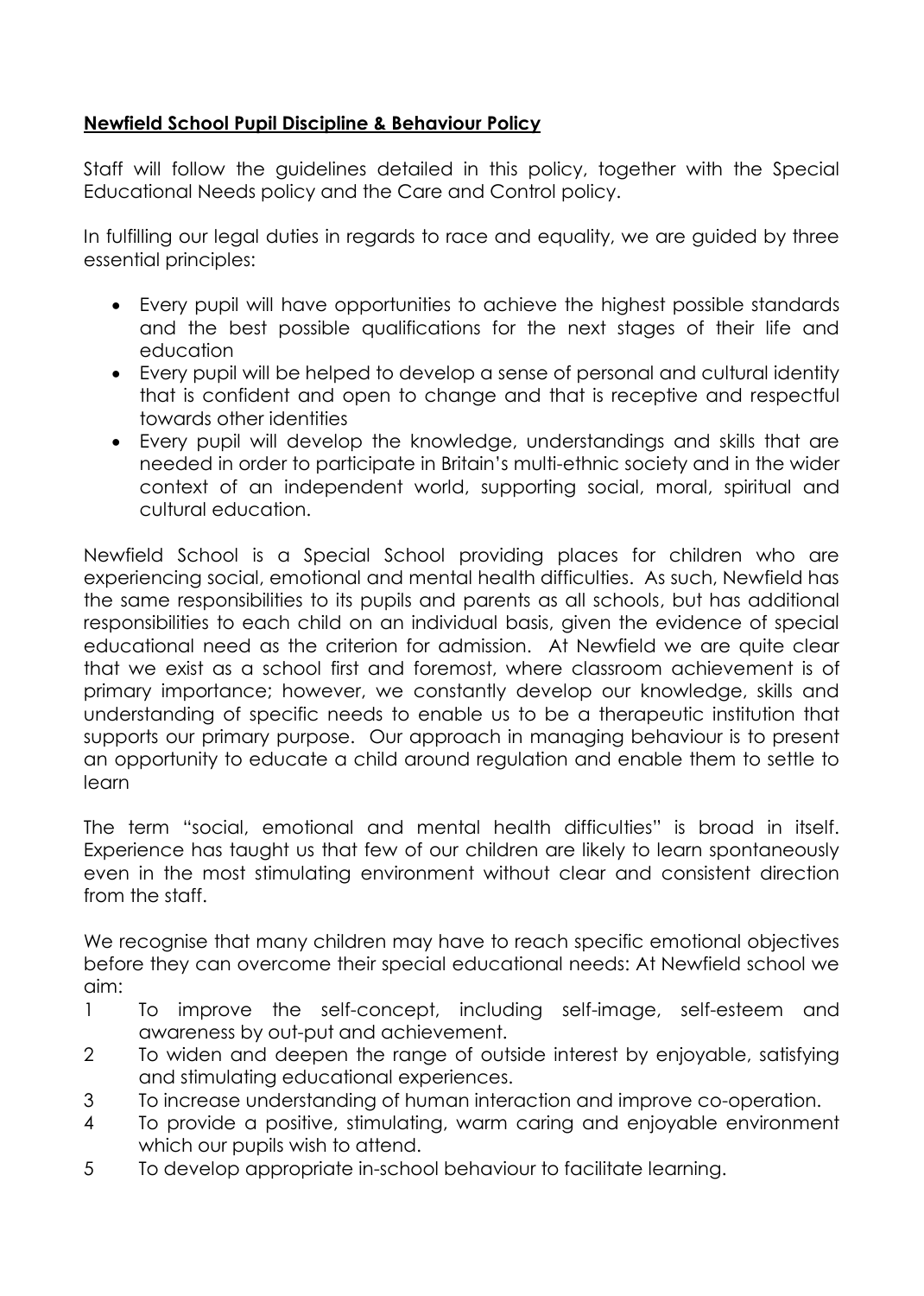- 6 To foster the acquisition of social skills and the development of responsible and positive attitudes to self and others.
- 7 To encourage personal awareness, confidence and autonomy in a variety of settings.
- 8 To achieve the successful reintegration of pupils back to an appropriate mainstream school whenever possible.

We challenge the idea that difficult behaviours are permanent. We believe that our children may have formerly experienced difficulties in mainstream schools due to a range of complex needs and issues.

Once learned, problematic behaviour can become habituated with practice and can prevent the child from experiencing those positives in the natural environment which are necessary for the growth and development of a healthy self-image.

Our task at Newfield is to help children learn new, appropriate behaviour or to unlearn maladaptive behaviour. This can be achieved by demonstrating positive behaviour in a systematic way, supported by therapeutic practice. We believe that the acquisition of new behaviour and the culmination of undesirable behaviour are both best achieved by teaching and positive reinforcement. The most important aspect of this process is the sustained and consistent recognition of desirable and acceptable behaviours and their reinforcement. Staff at Newfield School will aim to teach pupils the skill of self-regulation and how to be responsible for their own behaviours.

All pupils referred to Newfield have some kind of behaviour, which is deemed problematic e.g. aggressive, lacking control, anxious, low self-esteem, inconsequential, irrational, provocative, or withdrawn. Newfield School is equipped to manage these behaviours and aims to provide the right tools for successful learning.

## We aim:

- 1 To manage pupils so that their behaviour does not:
	- a) dictate to or unduly influence others
	- b) override the aim of the school in effectively presenting a broad and balanced curriculum.
	- c) limit the opportunity for learning
	- d) cause hurt or distress to others
	- e) restrict the enjoyment of others
		- In doing so we seek to ensure equal opportunities for all our pupils regardless of their differing level of need, gender, ethnic, social and cultured background, religion or minority interest.
- 2 To help pupils to change their problematic behaviours to those which will be more helpful to their general development.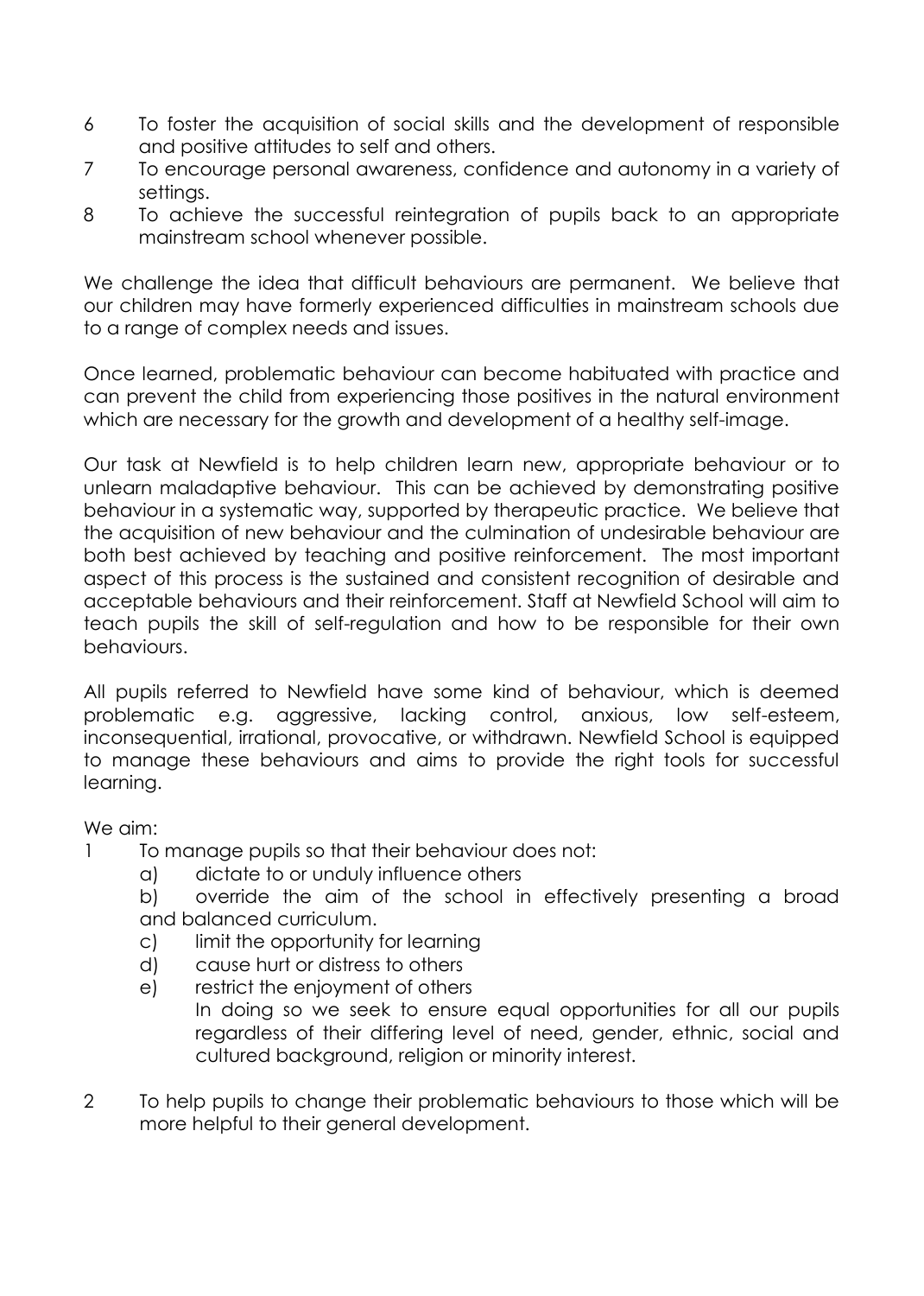3 To set a positive climate in which pupils become aware of their own success, improve self-esteem and progress towards confident, autonomous individuals at the same time retaining a real awareness of the needs of others.

#### **Implementation - Climate for Learning**

Every pupil has a right of access to a broad and balanced curriculum. If this is to be achieved problem behaviours need to be minimised so that they will not adversely affect the general climate of learning and progress. A positive ethos within the school will be maintained, where it is expected that work will be attended to and that progress will be made.

#### **Implementation – Reporting Systems**

Newfield School has reporting systems on causes for concern, (dealt with under the Child Protection policy). Whilst the majority of causes for concern may stem from possible neglect or abuse, emerging issues such as extremism, radicalisation, female genital mutilation (FGM) and e-safety are emerging, and our Child protection training reflect this. Newfield School is fully committed to safeguarding and promoting the welfare of all its pupils. Every member of staff recognises that safeguarding against radicalisation and extremism is no different to safeguarding against any other vulnerability in today's society. The Tackling Extremism and Radicalisation Policy sets out our beliefs, strategies and procedures to protect vulnerable individuals from being radicalised or exposed to extremist views, by identifying who they are and promptly providing them with support.

#### **General School Environment**

Newfield School will be kept clean, in good repair and attractive, thus providing the idea that it is a place which people and things are valued. Every opportunity will be taken to display pupils work and achievements. Displays will be coloured, tasteful, stimulating and engender pride.

Wider recognition, usually during an Assembly will be given to children's good work and achievements and an opportunity given for them to present objects, skills, interests or ideas which they find of worth. Positive reinforcement through verbal praise, the giving of certificates, the presentation of prizes should be promoted. The encouragement of good behaviour is also a disincentive to bad behaviour. Praising and rewarding good behaviour will communicate what is and is not acceptable behaviour and is vital in developing the self-esteem of the child. Rewarding will include praise and thanks for what may at times appear to be very minor acts or events.

## **Organisation. General**

Every effort will be made to promote a sense of order and consistency. An element of predictability, that is, that similar timetabled events occur on a regular basis is helpful in providing security.

Facets of good order will be:

a) Wearing School Uniform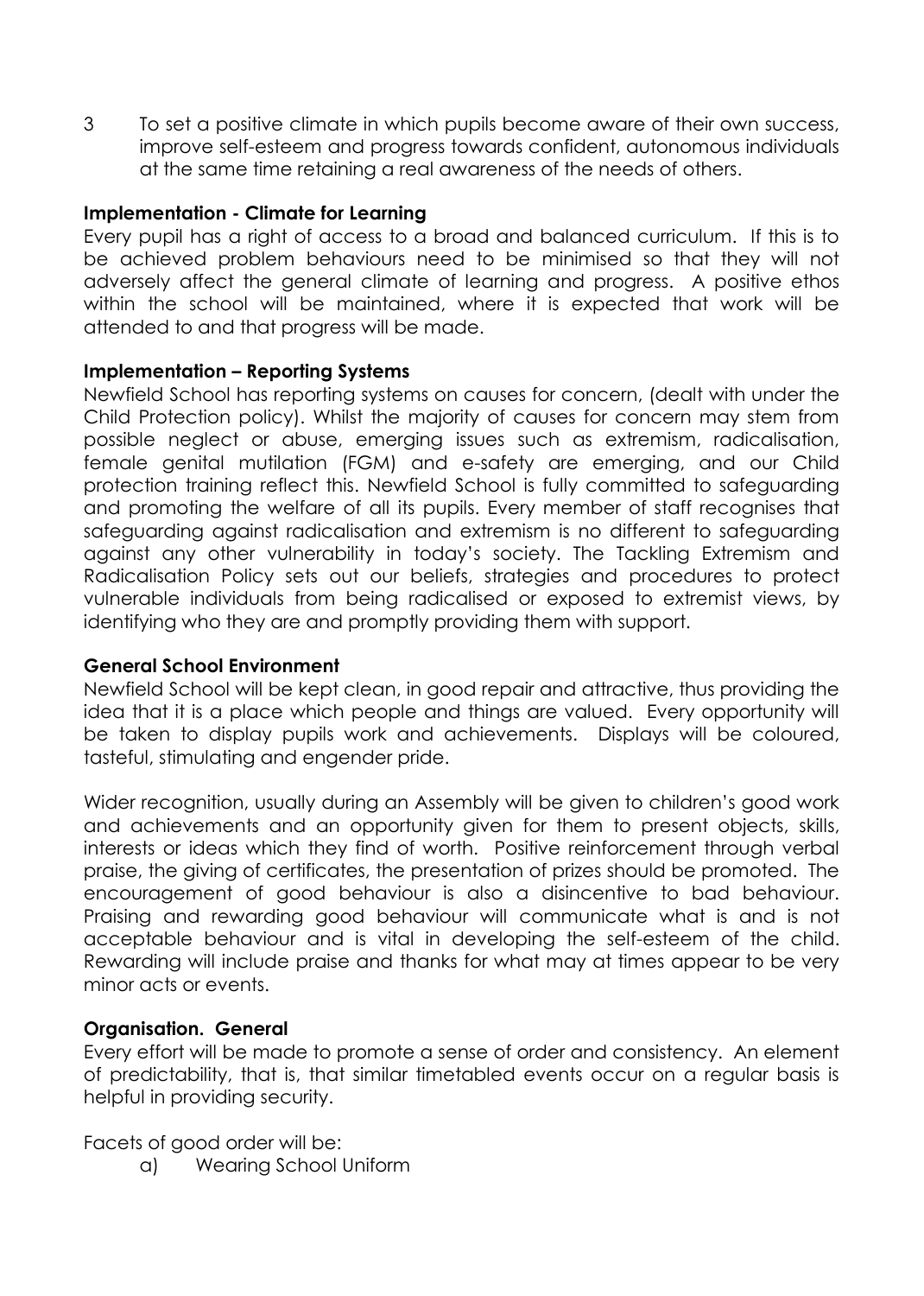- b) Lining up to come into School
- d) Walking quietly into class
- e) Assembling in a quiet manner
- f) An insistence on reasonable manners and suitable conversation
- g) An extension of courtesy to others and the opportunity of service.
- h) Abiding by staff requests on school rules i.e. uniform, mobile phone handed in / kept switched off during school time

The school aims to provide a safe, secure, happy and caring environment. In order to create this environment in which children feel safe and in which there is an ethos of achievement through endeavour it is essential we support all our pupils

Our expectations on staff support for school behaviour are as follows:

- We use the help script before assisting with someone else's incident
- As long as documenting, using correct holds with reasonable force, and where possible witness to event, allegations are incidental and an accepted risk
- We record information appropriately.
- **We ask for SLT support for severe incidents, not as the main point of call in managing behaviour. We define severe incidents as** *"when class/phase staff behaviour management techniques have not de-escalated and there is a HIGH risk of injury to pupils/staff/high cost damage".*
- We are all expected to positively handle, unless there is a temporary medical reason not to
- Behaviour is a feature of our pupil; we expect it and deal with it as needs not issues.
- We expect uniform to be worn
- We termly update Individual Pupil Risk Assessments and Positive Handling Plans.

Where challenging behaviour poses a risk to the health and safety of the child, staff or others; staff may, once all other strategies have been exhausted and only as a last resort, have to include the use of positive handling to reduce the risks to themselves or others.

All staff bi-annually trained in Team Teach and will be involved in physically controlling or restricting a child's movement at some stage of their career at school. In the event of a physical intervention, all paperwork relating to the incident must be completed on SIMS on the day or within 24hours**.** 

All pupils who display challenging behaviour have an individual behaviour plan, which is updated termly, but can be updated more regularly depending on changes in behaviour. It is the responsibility of the class teacher to ensure that all staff who work with the child during the school day or during lunch/ after school clubs are aware of the plan and have been given the opportunity to read and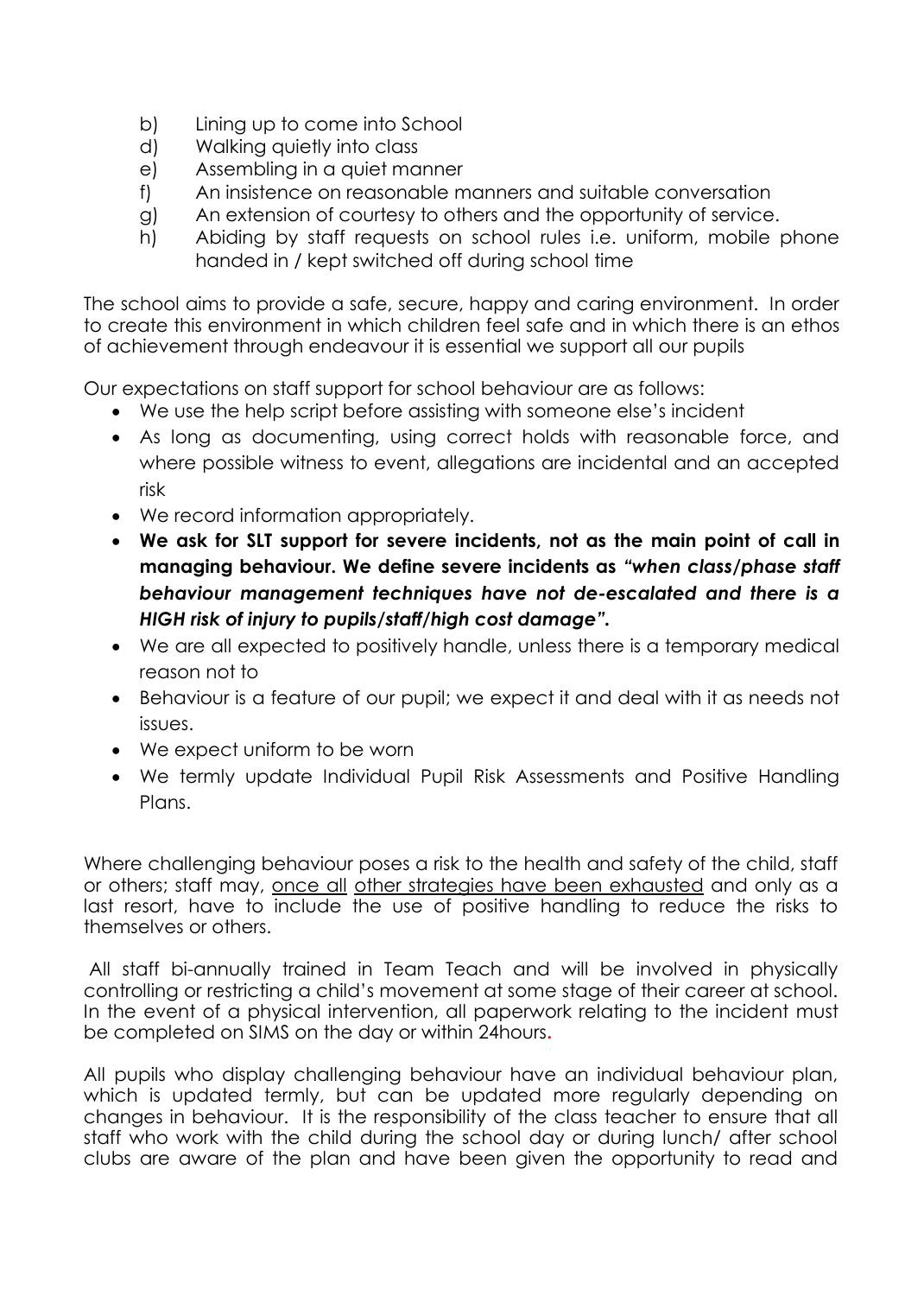#### understand the plan. **It is the responsibility of all staff that they make themselves aware of the plan and follow it, when working with the child**.

Behaviour Values we focus on:

- Uniform: All pupils are expected to wear full school uniform (provided) and remove hats and coats within the building
- Attendance to school, lessons and activities.
- Respectful language to each other and staff/visitors
- Respect for property work, equipment, displays, school environment, transport

Our pupils come to us with very complex needs; training materials are available to help staff to manage behaviours through understanding of the specific needs, in addition to focus on rewards and sanctions. These are held on the 'Teacher Drive' on the School Network; additional support can be obtained from Ms E White, SENCo

# **REWARDS AND SANCTIONS**

The main emphasis in Newfield School is to educate pupils to modify inappropriate behaviour and recognise positive behaviour. This may range from a smile or verbal praise, to a tangible reward for a whole group or class who have managed to ignore poor behaviour.

# **Rewards**

- Verbal praise
- Positive comments and tick charts
- Classroom privileges
- Positive note or telephone call home
- Reward for the whole class
- Head Teacher stickers and prizes in Primary Phase
- Points system in secondary leading to  $\frac{1}{2}$  term reward trip for top ten pupils
- Pre-planned visits
- Class of the week reward secondary
- Outstanding work of the week award secondary

# **Consequences**

## At staff level: **lower school**

- Discussion.
- A verbal warning.
- Lower school utilise their red and yellow card system to manage behaviour incidents.
- Reduced points in lesson.
- Internal move into another class.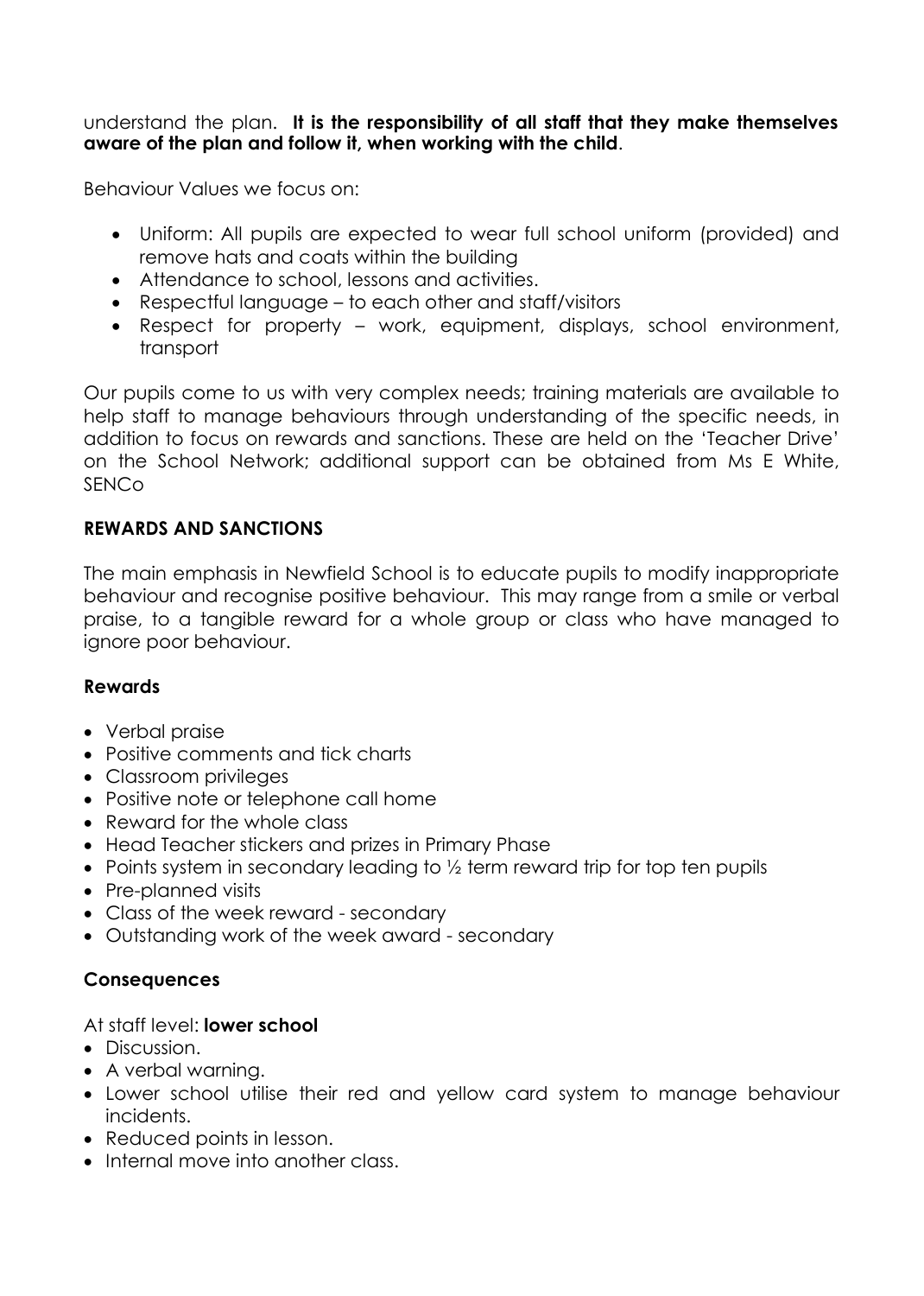## **Upper School**

- Discussion
- Verbal warning, name on board, break/lunch time detention.
- Three break/lunch detentions in one week, then fourth detention is one hour after school.
- Reduced points in lesson.
- Internal move to exclusion room.
- Catching up on work during morning or lunch time break.
- Involvement of parents / carers
- Involvement of external agencies.

# **At SLT Level:**

- Involvement with parents/carers/external agencies.
- To provide support to staff when requested
- Will take part in return to school meetings with parents and pupils after a fixed term exclusion.
- Will take part in meetings when pupils have refused entry to school due to persistently not following the school rules.
- Will, when possible pupils are escorted to the internal exclusion room be present to oversee the escort and facilitate easy access to the room, as key holders.

# **At HT Level: (DHT Level in HT Absence)**

- Restorative Justice involving high level damage or assault on pupils or staff.
- Can issue a fixed term exclusion
- Will attend all return to school meetings with parents/carers and pupils following fixed term exclusion.

Pupils on a detention MUST be supervised at all times. KS4 will be required to make their own way home from a detention. KS3 parent/carer to collect or provide transport for pupils.

All staff must to follow and support the Behaviour Policy. The ethos at Newfield School is to respect each other. All staff should strive to diffuse aggressive situations. However, challenge is expected to show that the behaviour is not appropriate and a consequence will occur. Whenever possible an audience should be removed. This may mean that in some circumstances, a lesson will have to stop and a class moved to an empty classroom, or the school hall. At least one member of staff should remain with the pupil and if necessary help should be sought. A pupil may be positively handled following a dynamic risk assessment by the staff dealing with the situation.

Our efforts are concentrated to ensure that School is an orderly community and a happy and productive work-place.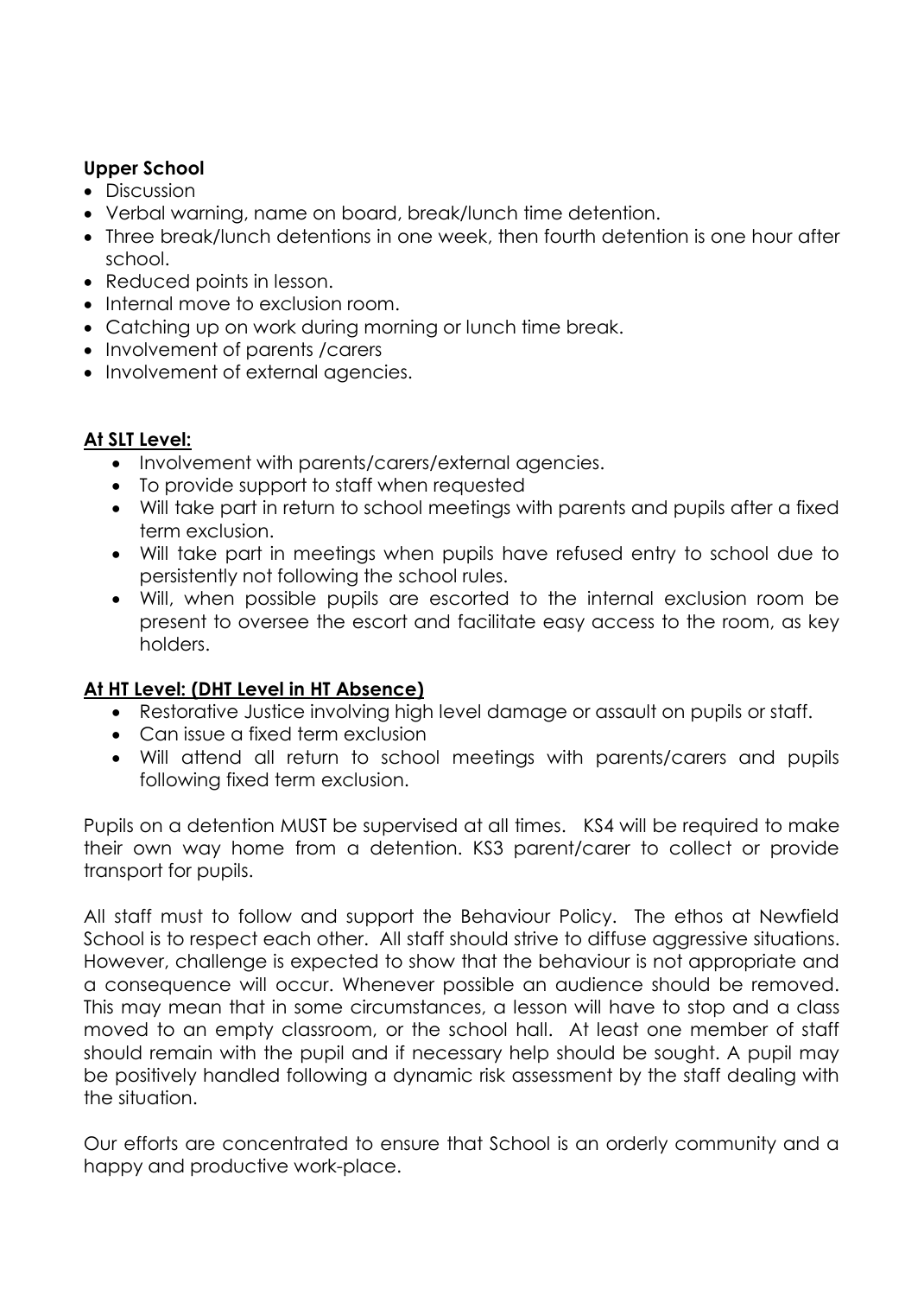## **Classroom**

Within the classroom there will be an expectation of quiet concentration in a spirit of co-operation. There will be an insistence on good quality work.

This may be achieved by:

- a) Staff being present and watchful so that disruptive behaviour is stopped in the early stages before it can dominate others.
- b) Staff setting an example of courtesy
- c) Staff working as a team showing consistency in their expectations and implementation of the behaviour system.
- d) All Staff showing fair but firm control. Judgement may be made, to allow a lesson to proceed if a pupil is behaving inappropriately by removal of the pupil, or if not appropriate, the lesson may be stopped in order to remove the class from the situation (least disruption and consideration of the safety of all pupils)

Once behaviour incidents have been dealt with (i.e. pupil is calm, restorative measures have been put in place e.g. restored classroom to acceptable level having caused damage and any sanctions completed) mistakes in behaviour will be put to one side and an opportunity given for the pupil to start again. Having established a learning atmosphere it is important that within the classroom every opportunity is taken for promoting emotional growth and the development of understanding of self and others.

By doing this we will be moving towards increasing pupil independence and mutual respect. We recognise that for these processes to be engendered most pupils will need to have their self-esteem raised by:

- a) Offering differentiated tasks and skills
- b) An expectation that our pupils have potential
- c) Respecting ideas and contributions to lessons
- d) Encouraging the class or group to listen to each other and appreciate other contributions
- e) Having their opinion being valued by staff and other pupils.

# **The balance of time between the Curriculum and behavioural change**

Learning may be interrupted by a problematic behaviour. Difficult behaviour is always dealt with and may take time from the lesson.

## **Curriculum as an influence on behaviour**

Newfield staff will use teaching and learning to reinforce positive behaviour in lessons.